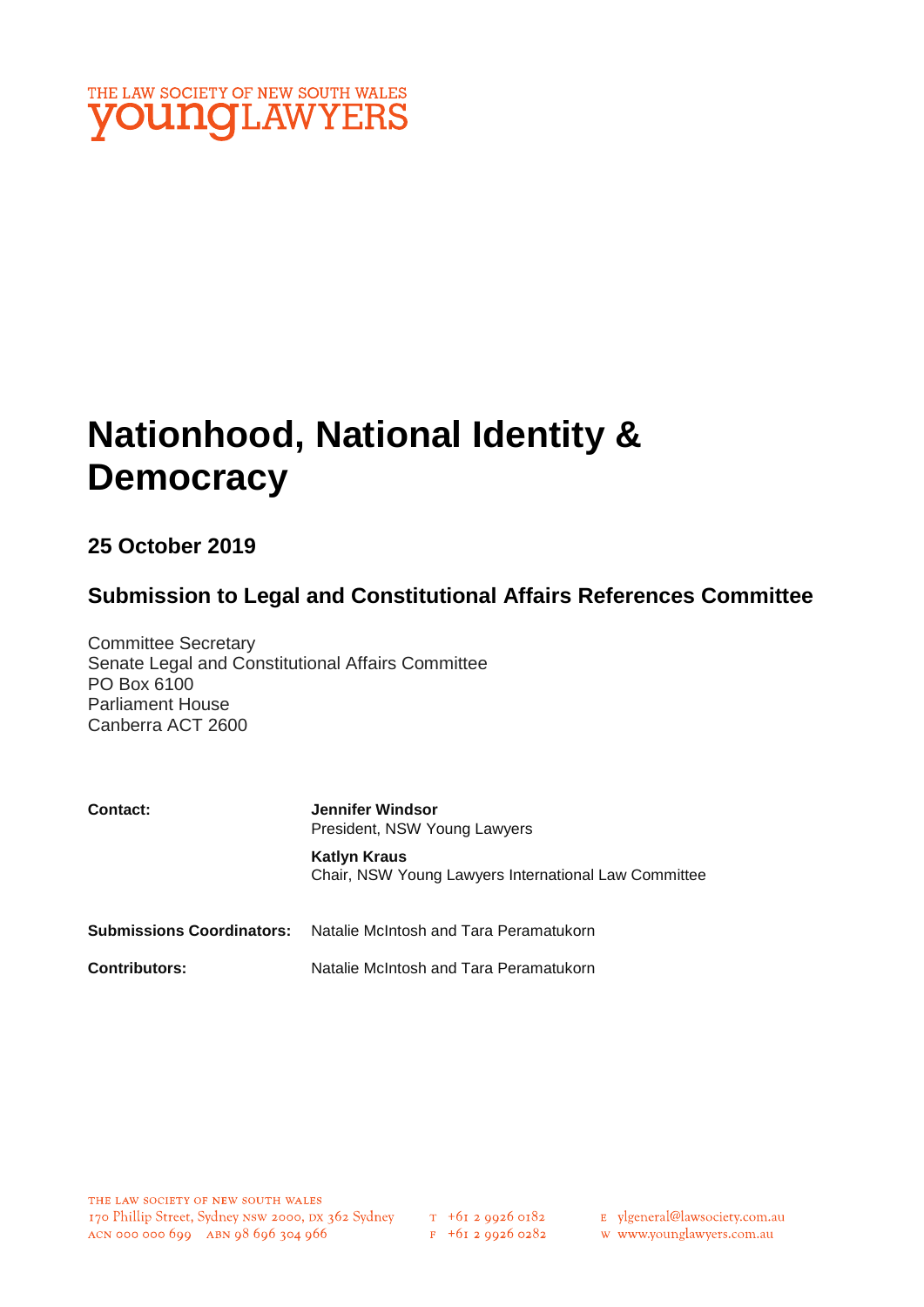## THE LAW SOCIETY OF NEW SOUTH WALES **VOUNGLAWYERS**

The NSW Young Lawyers International Law Committee **(Committee**) makes the following submission in response to the Senate Standing Legal and Constitutional Affairs References Committee's Inquiry (**Senate Inquiry**) into Nationhood, National Identity & Democracy

## **NSW Young Lawyers**

NSW Young Lawyers is a division of The Law Society of New South Wales. NSW Young Lawyers supports practitioners in their professional and career development in numerous ways, including by encouraging active participation in its 15 separate committees, each dedicated to particular areas of practice. Membership is automatic for all NSW lawyers (solicitors and barristers) under 36 years and/or in their first five years of practice, as well as law students. NSW Young Lawyers currently has over 15,000 members.

## **The International Law Committee**

The International Law Committee (ILC), is committed to providing a platform to young lawyers and law students with a key interest in international law (both public and private) to discuss among peers and learn from experts in the field through selected seminars, as well as providing networking opportunities. The ILC currently has over 1,200 members and has established working relationships with the Australian Institute of International Affairs, the Australian Dispute Centre, the Australian Centre for International Commercial Arbitration and the Rule of Law Institute of Australia. As one of its primary goals, the ILC endeavours to broaden the knowledge of international law within the legal profession and the Australian legal system. In doing so, the ILC seeks to promote informed discussion amongst its members and the wider legal community on international law in Australia.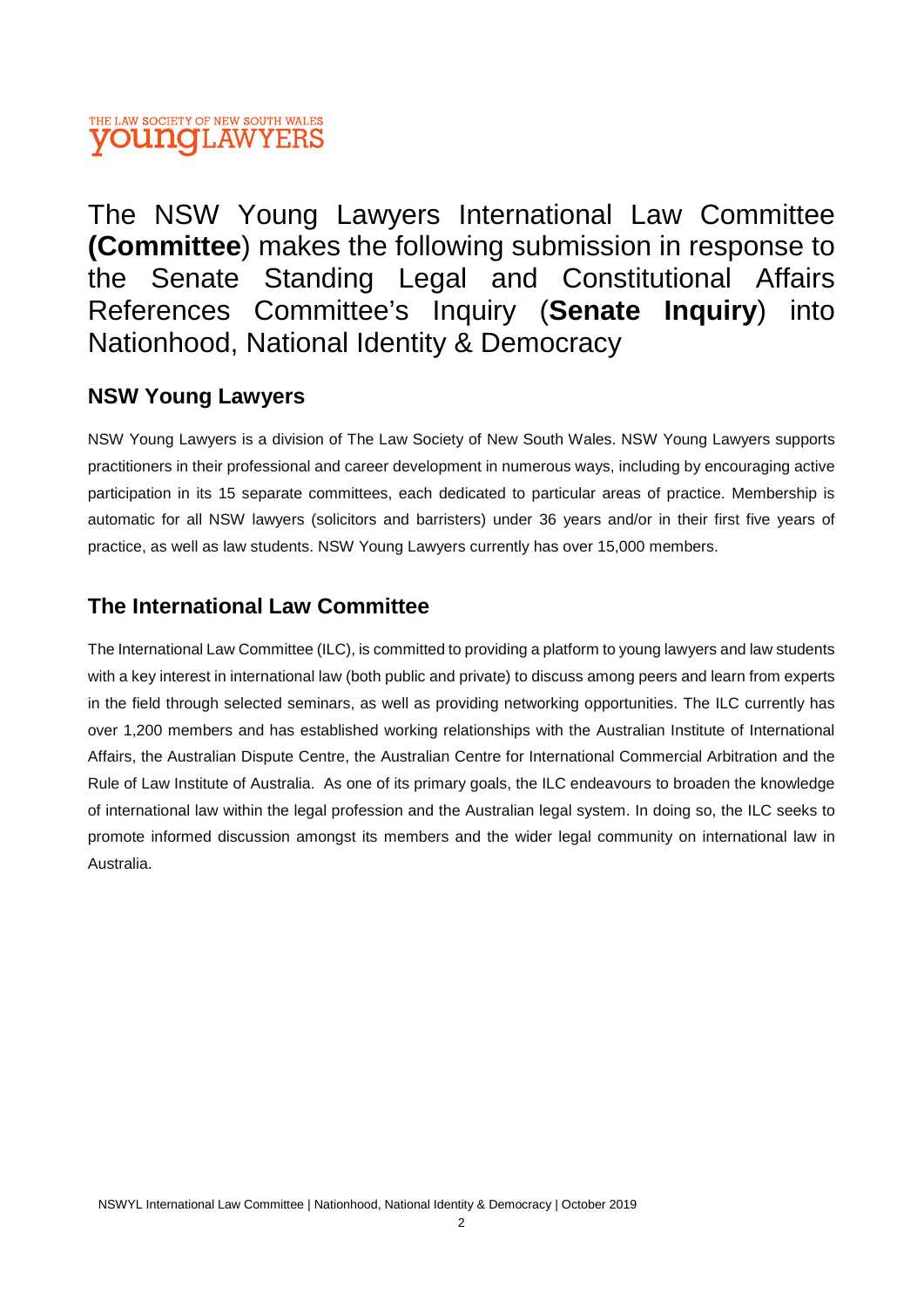## THE LAW SOCIETY OF NEW SOUTH WALES **VOUNGLAWYERS**

## **Summary of Recommendations**

The Committee makes the following recommendations for the Inquiry on Nationhood, National Identity and Democracy.

On term of reference **(a) the changing notions of nationhood, citizenship and modern notions of the nation state in the twenty first century**, the Committee recommends:

1. That Australia implement the recommendations provided for in the Uluru Statement of the Heart.

On **(f) the extent to which nation states balance domestic imperatives and sovereignty and international obligations**, the Committee recommends:

- 1. That when legislating in respect of national security laws, Australia only implements laws consistent with its obligations under international law; and
- 2. That Australia strengthen its cyber security legislative framework to protect Australia, particularly from cyber threats against democracy and human rights, in a way which is balanced with its international law obligations.

This submission now turns to each term of reference and the detailed suggestions made by the Committee regarding each of them.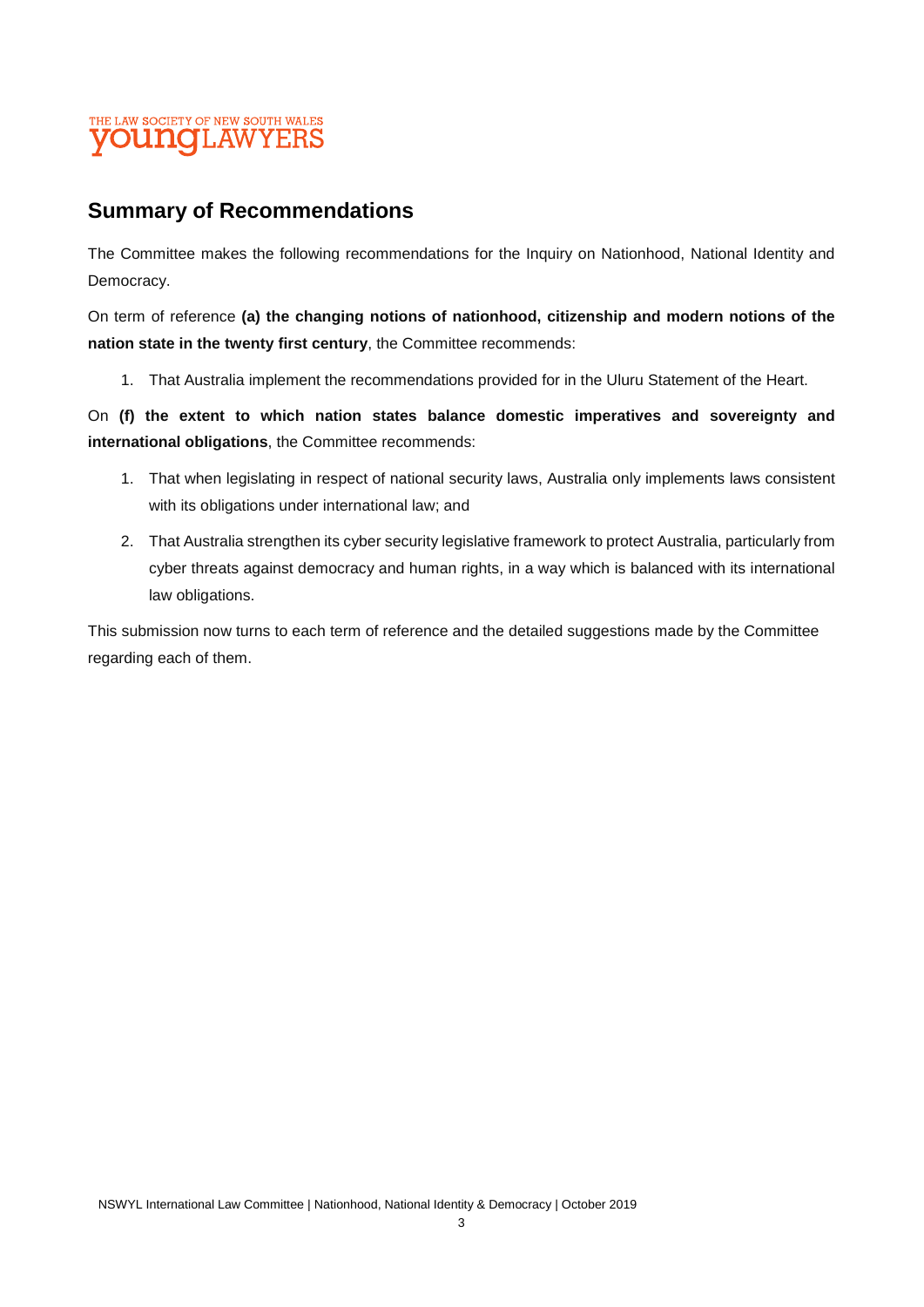## **The changing notions of nationhood, citizenship and modern notions of the nation state in the twenty first century**

On **(a) the changing notions of nationhood, citizenship and modern notions of the nation state in the twenty first century,** the Committee recommends:

1. That Australia implement the recommendations provided for in the Uluru Statement of the Heart.

Increasingly, nation states around the world are actively taking steps to recognise and empower their indigenous populations.<sup>1</sup> In this sense, the modern perception or notion of a nation state is that states are strongly connected with and identified by their indigenous populations, traditions and culture. Australia is no exception, with Aboriginal and Torres Strait Islander peoples and communities being increasingly advocated for and recognised by civil society as Australia's first peoples and at the forefront of Australia's identity.

The Law Council of Australia,<sup>2</sup> and the New South Wales Young Lawyers Human Rights Committee<sup>3</sup> have offered their support for the recommendations envisaged by the Uluru Statement of the Heart. The Committee endorses this support and recommends the prompt implementation of the recommendations from the Uluru Statement of the Heart, being: "the establishment of a First Nation's voice enshrined in the constitution" and a "Makaratta Commission to supervise a process of agreements between governments and First-Nations and truth telling about our history".<sup>4</sup>

## **The extent to which nation states balance domestic imperatives and sovereignty and international obligations**

On **(f) the extent to which nation states balance domestic imperatives and sovereignty and international obligations**, the Committee submits:

<https://www.theguardian.com/commentisfree/2017/may/30/indigenous-sovereignty-growth-history-australia>; UN General Assembly, *United Nations Declaration on the Rights of Indigenous Peoples: resolution / adopted by the General Assembly*, 2 October 2007, A/RES/61/295.

**<sup>2</sup>** Arthur Moses, 'Walking together: the role of the Uluru Statement and a First Nations Voice in addressing Incarceration Rates' (Speech, National Legal Indigenous Conference, Darwin, 14 August 2019)

<sup>1</sup> United Nations Declaration on the Rights of Indigenous Peoples', *Department of Economic and Social Affairs* (Web Page) *<*https://www.un.org/development/desa/indigenouspeoples/declaration-on-the-rights-of-indigenouspeoples.html*>*; Julian Brave Noise Cat, 'Indigenous sovereignty is on the rise. Can it shape the course of history?' *Opinion: Indigenous Peoples'* (Opinion Article, 31 May 2017)

<sup>&</sup>lt;https://www.lawcouncil.asn.au/media/speeches/walking-together-the-role-of-the-uluru-statement-and-a-first-nationsvoice-in-addressing-incarceration-rates>.

<sup>&</sup>lt;sup>3</sup> The NSW Young Lawyers Human Rights Committee, Submission No. 344 to the Joint Select Committee on

Constitutional Recognition Relating to Aboriginal and Torres Strait Islander Peoples (25 June 2018).

<sup>4</sup> Uluru Position working group, *The Statement <*https://www.1voiceuluru.org/the-statement*>.*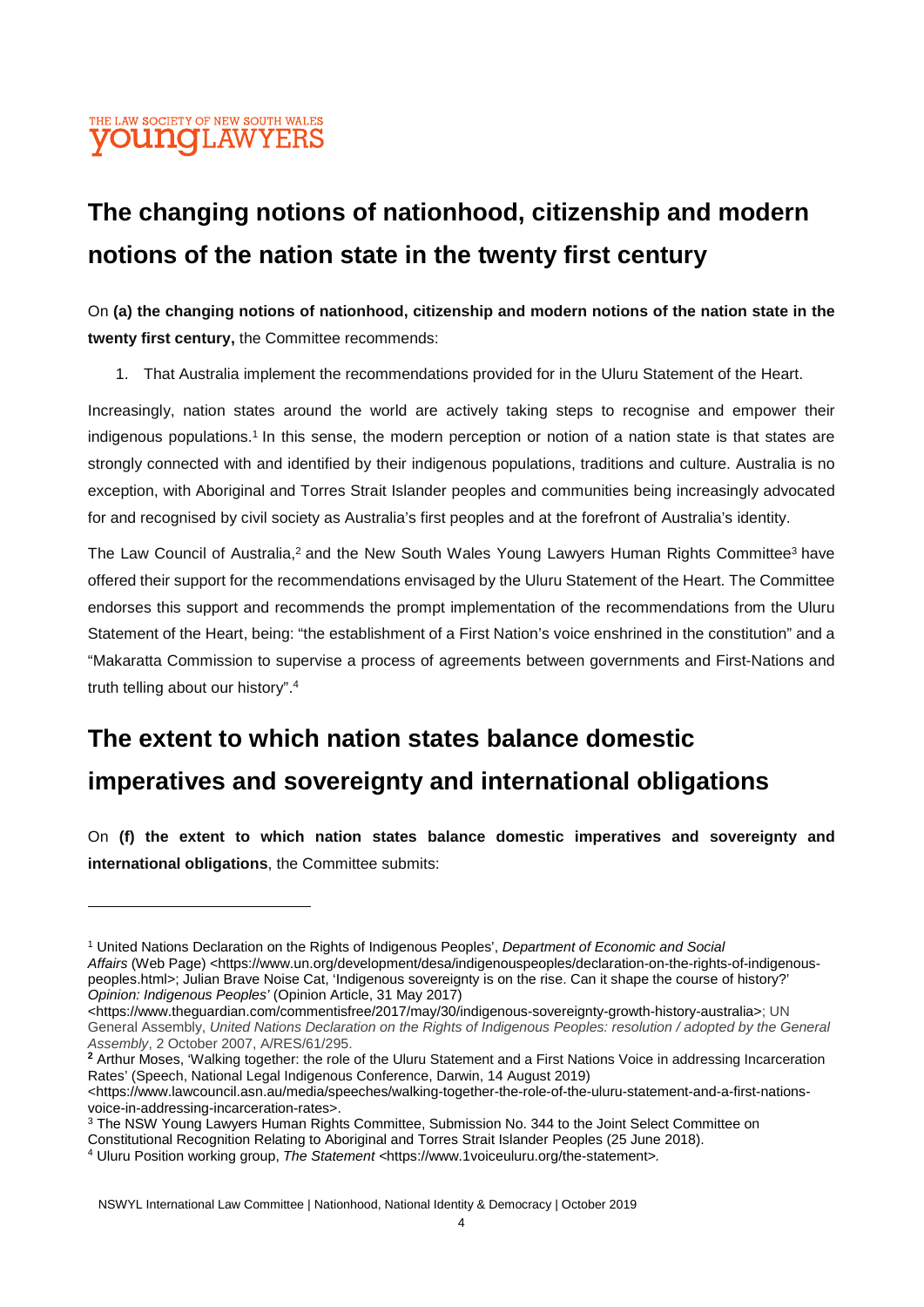#### THE LAW SOCIETY OF NEW SOUTH WALES **OUNOLAW** YERS

- 1. That when legislating in respect of national security laws, Australia only implements laws consistent with their obligations under international law; and
- 2. That Australia strengthen its cyber security legislative framework to protect Australia, particularly from cyber threats against democracy and human rights, in a way which is balanced with its international law obligations.

## **Implementing national security laws consistent with Australia's obligations under international law**

Australia's self-perception is that it has common standing as a "good international citizen" and is committed to progressing international law.<sup>5</sup> This proposition is not entirely unsupported. Indeed, Australia's engagement with international law has increased and the significance of international law for Australia has continued to grow, despite its physical remoteness from the larger global community.<sup>6</sup>

The Committee recognises that Australia has signed and ratified all seven key international law human rights instruments.<sup>7</sup> However, the Committee submits that the key challenge for Australia is respecting and enforcing its obligations arising from these instruments, even in light of Australia's evolving national interests. Australia's reputation as a "good international citizen" has often come into disrepute due to its failure to implement its international obligations when enacting and amending legislation, and for its tendency to "pick and choose" which international obligations it adheres to.<sup>8</sup>

In the past decade, there have been a slew of legislative changes passed by the Parliament which have been said to be necessary for national security.<sup>9</sup> Prime examples of such legislation are the *Telecommunications* 

<sup>5</sup> Emily Crawford and Donald R Rothwell, *International Law in Australia* (Thomson Reuters, 3rd ed, 2016), 22; Gareth Evans and Bruce Grant*, Australia's Foreign Relations: In the World of the 1990s (*Melbourne University Press, 2nd ed, 1991) 33.

<sup>6</sup> Donald R Rothwell and Emily Crawford, 'International Law: Is Australia a good International Citizen?', *Australian Outlook* (Analysis, 8 May 2017). <http://www.internationalaffairs.org.au/australianoutlook/international-law-australiagood-citizen/>; James Crawford and Rose Cameron, 'International Law in Australia Revisited' (2019) 40 *Adelaide Law Review* 200.

<sup>7</sup> The Law Council of Australia, 'Australia's International Human Rights Obligations', *Policy Agenda* (Web Page) <https://www.lawcouncil.asn.au/policy-agenda/human-rights/australias-international-human-rights-obligations>.

<sup>8</sup> Emily Crawford and Donald R Rothwell, *International Law in Australia* (Thomson Reuters, 3rd ed, 2016), 22; Gareth Evans and Bruce Grant*, Australia's Foreign Relations: In the World of the 1990s (*Melbourne University Press, 2nd ed, 1991) 33; Ben Doherty, ''Unacceptable': UN committee damns Australia's record on human rights', *Australia News* (News Article, 19 October 2017) <https://www.theguardian.com/australia-news/2017/oct/19/unacceptable-un-committee-damnsaustralias-record-on-human-rights>.

<sup>9</sup> Monica Biddington, 'National Security and Counter Terrorism Laws', *Parliamentary Library Briefing Book* (Web Page). <https://www.aph.gov.au/About\_Parliament/Parliamentary\_Departments/Parliamentary\_Library/pubs/BriefingBook45p/C ounterTerrorism>.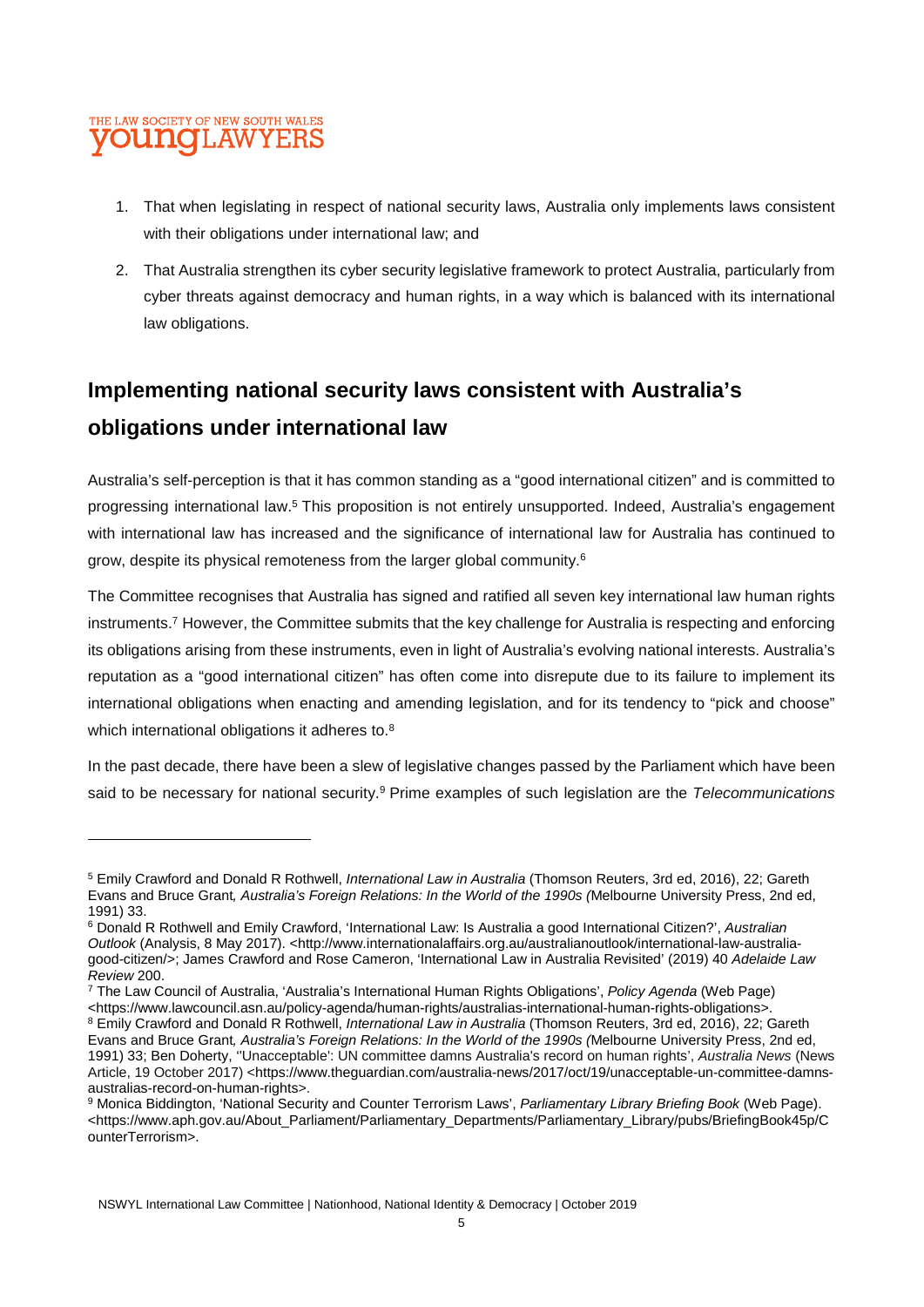#### THE LAW SOCIETY OF NEW SOUTH WALES **OUNGLAW** YERS

*(Interception and Access) Amendment (Data Retention) Act* and the implementation of 33AA, 35, 35AA and 35A of the *Australian Citizenship Act 2007.* Whilst Australia may pass legislation that is in conflict or breach of some international law obligations, such as those in the ICCPR, it may only do so, to the extent that the laws are necessary and proportionate for the legitimate purpose of protecting national security.<sup>10</sup> A common key criticism of each of such pieces of legislation is that these laws are not necessary and proportionate, and severely breach Australian citizens' recognised human rights, such as the right to privacy.<sup>11</sup>

The Committee recognises that recent parliamentary inquiries have been opened on both pieces of legislation, with Australia yet to have the opportunity to implement any recommendations*.* However, the Committee notes that when enacting future national security legislation that is inherently linked to encroaching on the rights of an individual, it is imperative that Australia ensures that each legislative provision is necessary and proportionate for the purpose of enhancing national security imperatives.

## **Legislative Framework for the protection from cyber threats to**

## **democracy**

Malicious actions perpetrated in cyberspace are posing an increasing threat to democracy and human rights. This year, the Australian Signals Directorate attributed to China a sophisticated cyber attack on the emails of Australian Members of Parliament and the Australian Labor Party's computer networks.<sup>12</sup> This attack was a hack, a stereotypical type of cyber attack.

Additionally, revelations following the 2016 United States' election illustrate how malicious cyber actors and actions have evolved beyond the stereotype. The use and abuse of personal data by private corporations played a part in swinging that election.<sup>13</sup> These new methods of interference are alarming because cyberspace has lowered the barriers to launching attacks that threaten democracy and impinge on a State's ability to uphold an individual's right to privacy. Human rights such as the right to privacy cannot be effectively protected by states where there is a lack of regulation of companies which collect and abuse personal data for illegitimate purposes.

<sup>10</sup> UN General Assembly, *International Covenant on Civil and Political Rights*, 16 December 1966, United Nations, Treaty Series, vol. 999; Australian Government Attorney General's Department 'Permissible Limitations' *Public Sector Guidance*  Sheets (Web Page). <https://www.ag.gov.au/RightsAndProtections/HumanRights/Human-rightsscrutiny/PublicSectorGuidanceSheets/Pages/Permissiblelimitations.aspx>.

<sup>11</sup> Nicolas Suzor, Kylie Pappalardo and Natalie McIntosh, 'The passage of Australia's data retention regime: national security, human rights and media scrutiny' (2017) 6(1) *Internet Policy Review* 1.

<sup>12</sup> Colin Packman, 'Exclusive: Australia concluded China was behind hack on parliament, political parties – sources', *Reuters*, (16 September 2019) <https://www.reuters.com/article/us-australia-china-cyber-exclusive/exclusive-australiaconcluded-china-was-behind-hack-on-parliament-political-parties-sources-idUSKBN1W00VF>.

<sup>13</sup> Alex Hern, "Cambridge Analytica: how did it turn clicks into votes?", *The Guardian*, 6 May 2018

<sup>&</sup>lt;https://www.theguardian.com/news/2018/may/06/cambridge-analytica-how-turn-clicks-into-votes-christopher-wylie>.